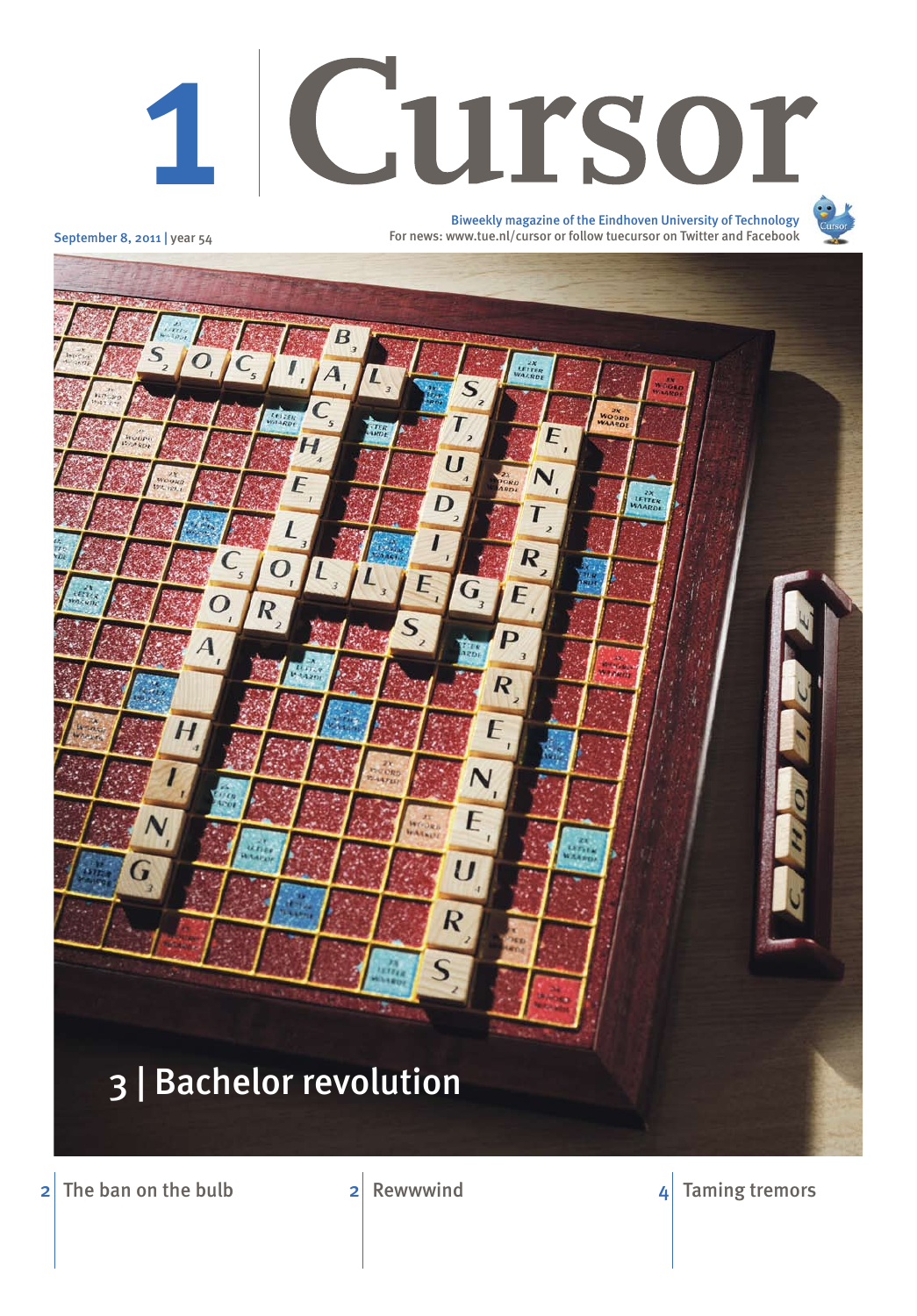## For Starters | 2

#### **Go to the comfort zone!**

Why did our rector remind me of a reverend when I saw him addressing the students in full attire last Monday? Was it the robe, or was it his message that was repeated several times by other pastors of the international church? You've finally managed to touch down in the world's smartest region, and the first thing you hear from the pulpit at the start of the academic year is to move ASAP. Go west, east, north or south, but make sure you don't stay in Eindhoven your entire academic career.

Go to Leuven if all else fails, but for god's sake, just go! Stay in Boston, Shanghai or Helsinki for at least six months to find out whether they may not be a tad smarter than we are. You never know. After all, even the highly-esteemed international forum that generously praised our region last June could be wrong.

It was pure comedy to hear the students be summoned sixfold to leave their comfort zone. Wikipedia describes a comfort zone as 'a behavioral state in which a person operates in an anxiety-neutral condition'. Is that really how students feel these days? Studying stress-free, everything peachy keen? Or could today's student maybe feel the pressure of having to complete their degree in time, of awaiting their binding study recommendation? Perhaps those six months spent abroad are a good way to relax

for once…



# Colofon

**Editor in chief Han Konings**

**Executive editor Brigit Span**

**Editorial staff** Judith van Gaal Tom Jeltes | Science Frits van Otterdijk Norbine Schalij Monique van de Ven

**Staff**  Fred Steutel Nicole Testerink Gerard Verhoogt

**Photography**  Rien Meulman Bart van Overbeeke

**Translation** Annemarie van Limpt Benjamin Ruijsenaars

> **Layout** Natasha Franc

**Affiliated with**  Hoger Onderwijs Persbureau

**Editorial board** prof.dr.ir. Henk van Tilborg (voorzitter) drs. Joost van den Brekel prof.dr.ir. Han Meijer Maarten Klont (studentlid) Anneliese Vermeulen-Adolfs (secretaris)

**Address editorial office** TU/e, Laplace 0.35 postbus 513, 5600 MB Eindhoven tel. 040 - 2474020, e-mail: cursor@tue.nl

> **Cursor online** www.tue.nl/cursor

**Print** Janssen/Pers, Gennep

**Advertisement** Bureau Van Vliet BV tel. 023 - 5714745

**© 2011. All rights reserved. No part of this publication may be reproduced without prior consent of the editor-in-chief. The editorial staff reserves the right to alter submitted articles.**





August 10 and 31 - Bicycle shop De Groene Fietser (the Green Cyclist) on TU/e campus has closed. According to bicycle mechanic Richard van der Vleut the place was crammed and it's been difficult to find staff to handle the unexpectedly high work load.

Study Store also closed its bookstore at TU/e. More and more, books are sold through study associations and the Internet, due to which the company decided there's no future in the Hoofdgebouw shop anymore.

September 6, 2011- It may take until the end of 2014, but the three hundred permanent on-campus residential units will be realized. Board member Jo van Ham and Ingrid de Boer of Woonbedrijf (the umbrella organization of student housing provider Vestide) signed a declaration of intent Tuesday 6 September. The plan is to erect a fourteen-storey building

behind the current Potentiaal – bordering on the TeMa field. The units will be especially meant for international students and international university staff. As soon as the new construction is up, the 186 space boxes will be demolished. People are eager to realize another three hundred units, which would make for a total of six hundred units.

September 6, 2011- An increase of foreign students and a better insight into the quality monitor at design programs and PhDs. These are the main issues TU/e's Graduate School, officially starting this academic year, is supposed to tackle.

This academic year, after a lengthy period of preparation, the GS will start as a virtual organization. All departments will remain responsible for matters concerning management and content.

### **Bicycle mechanic and book shop close doors**

#### **First step towards permanent on-campus residential units**

### **TU/e wants Graduate School to attract more foreign students**

After having banned the 100W and 75W light bulb, last week saw the ban of the 60W bulb as well. The energy-wasting bulbs convert more energy into heat than they do into light. In light of energy saving, the European Union has therefore decided to ban all incandescent lamps as of September 2012. The sale of light bulbs is currently being phased out. But last week, newspaper de Volkskrant published data calculated by the Energy Research Center of the Netherlands: because of the ban, there would be an extra 0.05 megatons of CO2 emission. After all, the heat produced by light bulbs will be compensated by our central heating. An all too blunt statement, or was the bulb wrongfully banned indeed?

"It's definitely a good thing the bulb is being banned", says Gerrit Kroesen, Professor of Elementary Processes in Gas Discharges, who deals with lighting research daily. "It will save a lot of energy, since an incandescent lamp only uses two percent of its electrical power to

generate actual light. The idea we'd all turn up the heat because of the ban, seems an extreme assumption. In a living room setting, a light bulb will barely add to the temperature. Besides, we don't even use our central heating

for a substantial part of the year, which doesn't seem to be taken into account in that calculation. On top of that, it's assumed that the electricity that's being saved in people's homes will be used by other sectors because of the regulations of the European Trading Scheme (ETS). Well, have them change the rules. I understand that may be hard because of the red tape and commercialization, but it can't be used as an argument to rule out common sense.

"Of course it's good to start saving energy as soon as possible. Still, I think we should have postponed the ban on the bulb. Our alternatives are not yet good enough. I've installed some LEDs in my kitchen only recently, and the light is just not very agreeable. Even if only for cutting

vegetables… The new generation of CFLs does have a broader light spectrum, and some models can be dimmed. That adds to the atmosphere. But we can do much better still."

"Not enough research is being done into the impact light has on our feelings anyway. Will a person in a room with CFLs and LEDs be equally happy compared to someone in a room with light bulbs? At TU/e's Intelligent Lighting Institute (ILI) that our group is also part of, we've carefully started conducting these studies. Within ILI, some fifty researchers from six different departments work together. We cover many aspects, ranging from technology to intelligent lighting to psychology. So we're also looking for alternatives for the incandescent lamp. To me, that bulb is history."





### Prof.dr.ir. Gerrit Kroesen, Professor of Elementary Processes in Gas Discharges, Department of Applied Physics

**Our Rewwwind feature provides you with snippets of last week's news. What happened online after the previous Cursor magazine was published?**

#### **Cursor 2.0**

There it is: the all-new Cursor. Familiar design, slightly different content. It's mostly background and human interest from now on. And you'll always get four English pages on the flipside: the back page is the English cover. Do you miss the news? Check **www.tue.nl/cursor**. We'll also be posting news on Facebook and Twitter, so there'll be enough for you to read. Would you like to comment on the new Cursor? Please do!



# Is the ban on the bulb useless?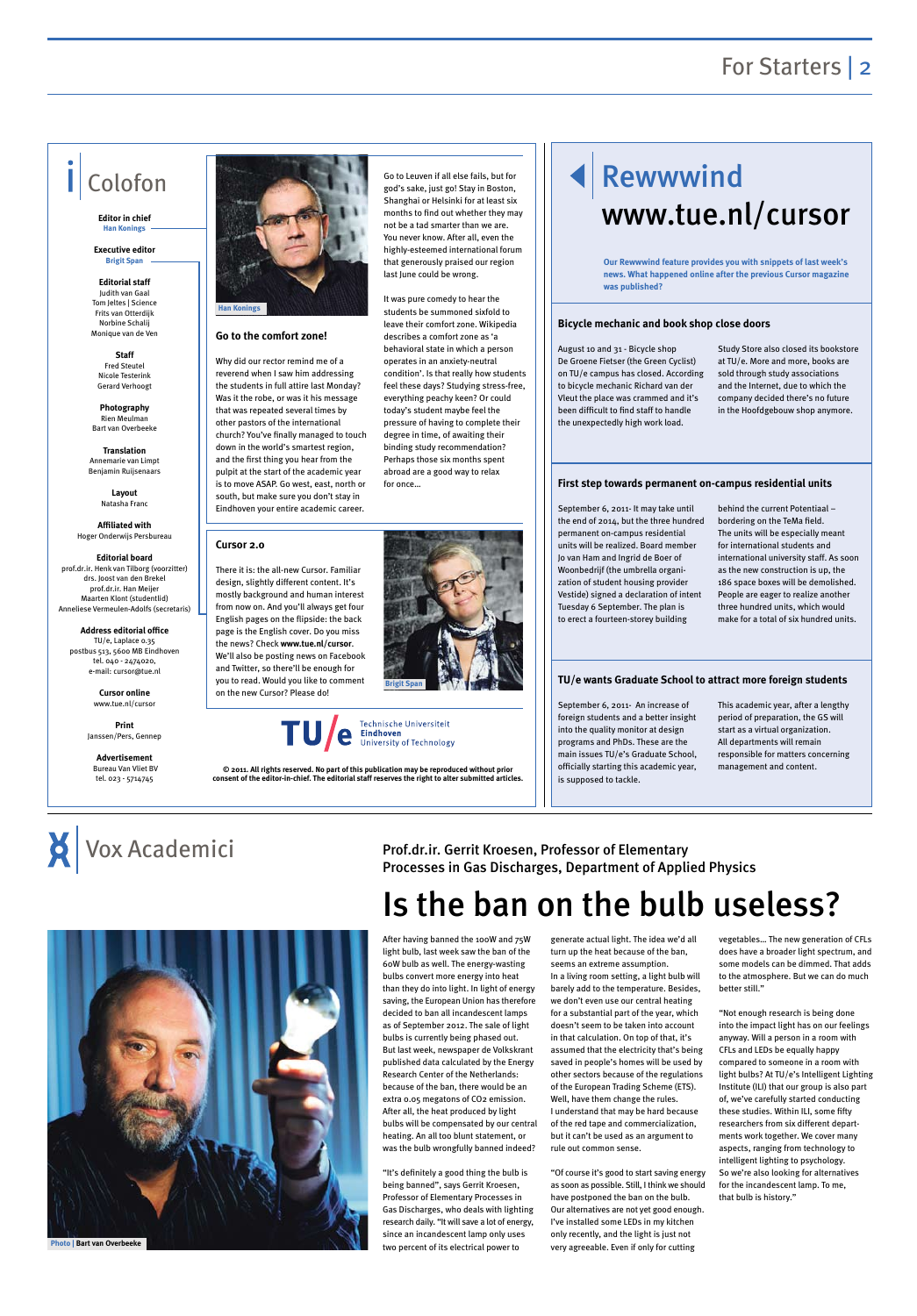# Adventure with a great risk of damage

### Coordinator Lex Lemmens on reform of Bachelor education

The biggest educational reform in the history of TU/e is in full swing behind closed doors. Within a year the Bachelor programs must be reshaped entirely. Postponement is not an option, was prof.dr.ir. Hans van Duijn's warning at the kickoff on Thursday June 9. "A revolution in the educational field which is crucial to the future of TU/e", according to the Rector. It would take less to give anyone sleepless nights. Not so dr.ir. Lex Lemmens. He is to head the revolution and does not seem to be weighed down by it at all. He even had time for a summer holiday.

Things are serious now, though. A timetable has been drafted with a tight schedule: on September 1, 2012, the educational reform must have been accomplished. "It is a very sharp deadline indeed. Why so? Because we can't allow anything to go wrong when we start. The new students we attract won't care at all if things are changed. They just want everything to run smoothly. The schedules have to be correct, and the lecturers have to be ready." A plan B has been drafted, in the event that September 1, 2012 should prove too early. In that case the reform will be implemented in phases. "Still, the whole system has been devised so as to carry everything through at once. I do not want to deny that when such a big project is involved, there may always be an unforeseen event causing us to slow down. I am not thinking in terms of mishaps, though."

The team around Lemmens has been composed on the basis of its expertise, and not to represent an interest group. "Which is great, for I can't do it alone and it generates support as well. For now the lecturers have very little to do

with the new Bachelor College and the need for it. That's why we must get a process going to discuss the direction, the new programs. We shall be holding meetings in De Blauwe Zaal, as well as workshops and discussions in groups such as the University Council, which will be of a less technical nature." A remarkable change of course that raises eyebrows is the introduction of social sciences and life sciences. Should these be taught at TU/e? Won't they detract from the identity of the university as a bastion of technology? "The emphasis will continue to be on technology", Lemmens assures us. "However, in recent years our research has not focused exclusively on oil and machines anymore. It is concentrating on the user. How do we make a car more economical, safer and more comfortable for a driver? What is the influence of a web design on an Internet user? That is a trend which you come across everywhere. Together with the Industrial Design and Industrial Engineering & Innovation Sciences Departments we have given the first signals that we are moving in that direction too. We want to give students the opportunity to combine engineering and technology with social sciences if they feel attracted to that option. Of course, we also intend to turn out very good physicists who may not be terribly interested in that. We will just offer students more combinations. Yet the free choice is linked strongly to coaching by lecturers. The new form of education is not a free-for-all. You will be given space to discover your strong points, but those points will really have to be strong. I do worry occasionally whether it is clear to the outside world that we are not diluting, not compromising quality. We have to avoid that misapprehension. We must make it clear that we are in firm control of the quality of a program and a diploma."

It goes without saying that Lemmens had his doubts when he was asked to lead the way. His choice was prompted in particular by his bond with TU/e 'as a whole'. "In Eindhoven I set up the Master study of Sustainable Energy Technology.

It is fantastic to see how six Departments are joining forces to set up a splendid program. And whilst existing structures complicate matters considerably, contents and people will overcome that in the end. Such things really give me a boost. The reform of Bachelor education poses a similar challenge. To create something new together with the Departments, so that students can use all the good things from the different Departments, rather than getting bogged down within one Department because the program is so rigid as to make that impossible. Naturally there is a personal challenge involved for me, to see if I can pull it off. It is an adventure with a great risk of damage. Nonetheless I am already beginning to gain confidence when I see the enthusiasm of the people working along in the organization."

Lemmens is keenly aware of the limits involved. Offering more while the number of people remains unchanged requires extra efforts, extra time. "Our lecturers have research duties as well as educational ones. Both are equally important. Nevertheless we shall ask them to make an extra investment in education for a whole year. In return, their research time is guaranteed to be

safe after that one year. We want to achieve this by providing more extensive forms of education. Research has shown that the best thing to do is to get students to carry out assignments yourself. Deducting the feedback

required, lecturers will gain time this way. Anyone who invests in this, will get better returns later. At present we are making far too little use of new teaching methods. Anyone preparing their lectures thoroughly and making short

video films per subject, can decide on a different teaching method for the same subject in the second semester that will take less time. Or think of social media like Hyves, where students can help each other out." (FvO)

**You just go ahead and try it. Reform the whole Bachelor education at TU/e within one year, so as to attract more students as of 2012, who, if possible, will also score better. Lex Lemmens did have some misgivings when asked to lead this revolution. "It is an adventure with a great risk of damage." Yet his motives prove to be stronger. "The challenge is together with the Departments to come up with something new. The question being, of course: am I going to pull it off?"**

## "The emphasis will continue to be on technology"

## "We are not diluting, not compromising quality"